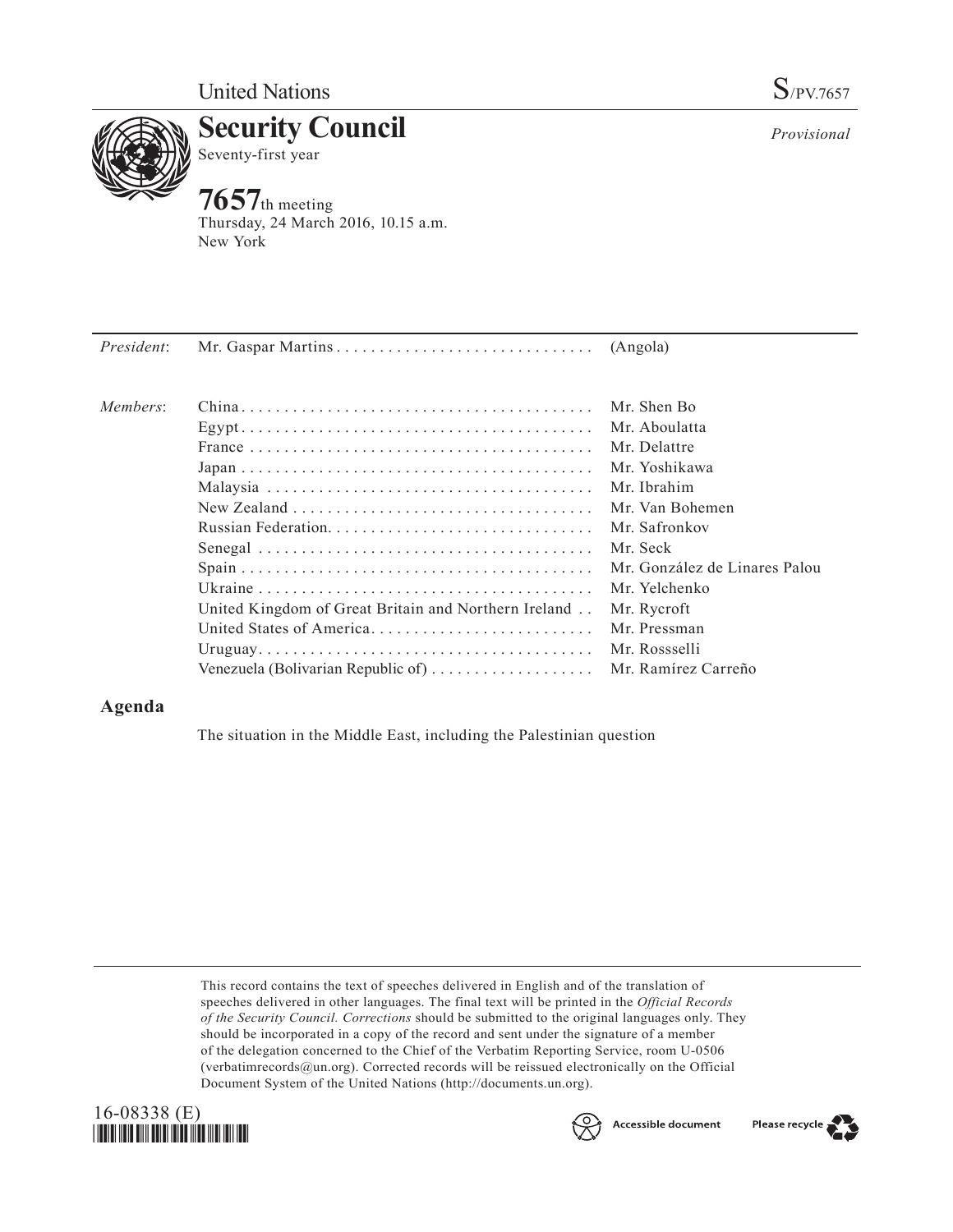*The meeting was called to order at 10.05 a.m.*

## **Adoption of the agenda**

*The agenda was adopted.*

## **The situation in the Middle East, including the Palestinian question**

**The President**: In accordance with rule 39 of the Council's provisional rules of procedure, I invite Mr. Nickolay Mladenov, Special Coordinator for Middle East Peace Process and Personal Representative of the Secretary-General, to participate in this meeting.

The Security Council will now begin its consideration of the item on its agenda.

In now give the floor to Mladenov.

**Mr. Mladenov**: The past month has been marked by some of the bloodiest incidents in the current wave of violence throughout Israel and the occupied West Bank, including East Jerusalem. On 8 March, a 28-year-old American graduate student, Taylor Force, was killed in Jaffa during a vicious stabbing spree by a Palestinian that left a dozen Israelis and several tourists wounded. Less than an hour before that, two Israeli police officers were seriously wounded in a shooting attack near Jerusalem's Old City, while at almost the same time an Israeli man was stabbed in an attack outside Tel Aviv. Thankfully he survived. Israeli security forces killed the Palestinian perpetrators in the first two incidents, while in the third the attacker was reportedly killed by his own knife in a struggle with his intended victim.

Six months into this latest round of violence, which has killed 30 Israelis and 198 Palestinians, with most of the Palestinians killed while reportedly carrying out knife, gun or car-ramming attacks, it is time that the international community move beyond mere condemnations of such acts of terror and violence. It is time to send a clear message to both parties. To the Palestinian people we need to say clearly: stabbing someone in the street will not bring about a Palestinian State, and neither will praising and glorifying violence in the media. Those radicals determined to poison the minds of Palestinian youth must recognize their central role in the slow evisceration of the dream of Palestinian statehood. By the same token, we must also be very clear, and Israel should understand that building more walls and increasing administrative detentions, punitive demolitions and movement restrictions are all

actions that breed anger among people who feel that they are being collectively humiliated, punished and discriminated against.

Heavy-handed responses play into the hands of extremists, undermine moderate voices and further deepen the gulf between the two sides. Six months after the initial upsurge of violence, it remains blatantly clear that security measures alone will not contain the forces that are perpetuating the violence. Israelis and Palestinians must at long last face the stark realities that continue to drive the violence and hold the two-State solution hostage. First and foremost, that means both sides actively taking steps that demonstrate their commitment to, and create the conditions for, an eventual return to negotiations to achieve a viable Palestinian State and ensure Israel's long-term security.

We in the international community must also be clear both in our understanding of the conflict and our role in how to help resolve it. Our immediate priority must be ending the violence that is tearing Israelis and Palestinians apart when both face the rise of radicals among their own constituents. We only need to look at the rest of the region to see the dangers of religious extremism, sectarianism and terrorism. But let us also be abundantly clear that the current security challenges cannot be addressed if we lose sight of the fundamental problems that have led us here, namely, the persistent inability to achieve a just and lasting solution that meets the national aspirations of the Palestinians and Israelis and allows them to live in two States, side-by-side and in peace, security and mutual recognition. That is why today we must once again play an important role by saying that the prospect of a two-State solution is not dead and that it remains the best pathway for peace.

The time has come however to sound the alarm that the two-State solution is slipping from our fingers and that it is disappearing as the realities on the ground — driven by ongoing settlement activities and confiscation of Palestinian land, as well as the ongoing lack of genuine Palestinian unity — make the prospect of a viable and independent Palestinian State less possible and less likely. The time has come for us to speak clearly with regard to the risks that undermine the two-State solution, but also point to the way to a return to meaningful negotiations. That is why the Secretary-General, the European Union, the Russian Federation and the United States of America, all of whom are members of the Middle East Quartet, have stepped up their efforts to break the political impasse.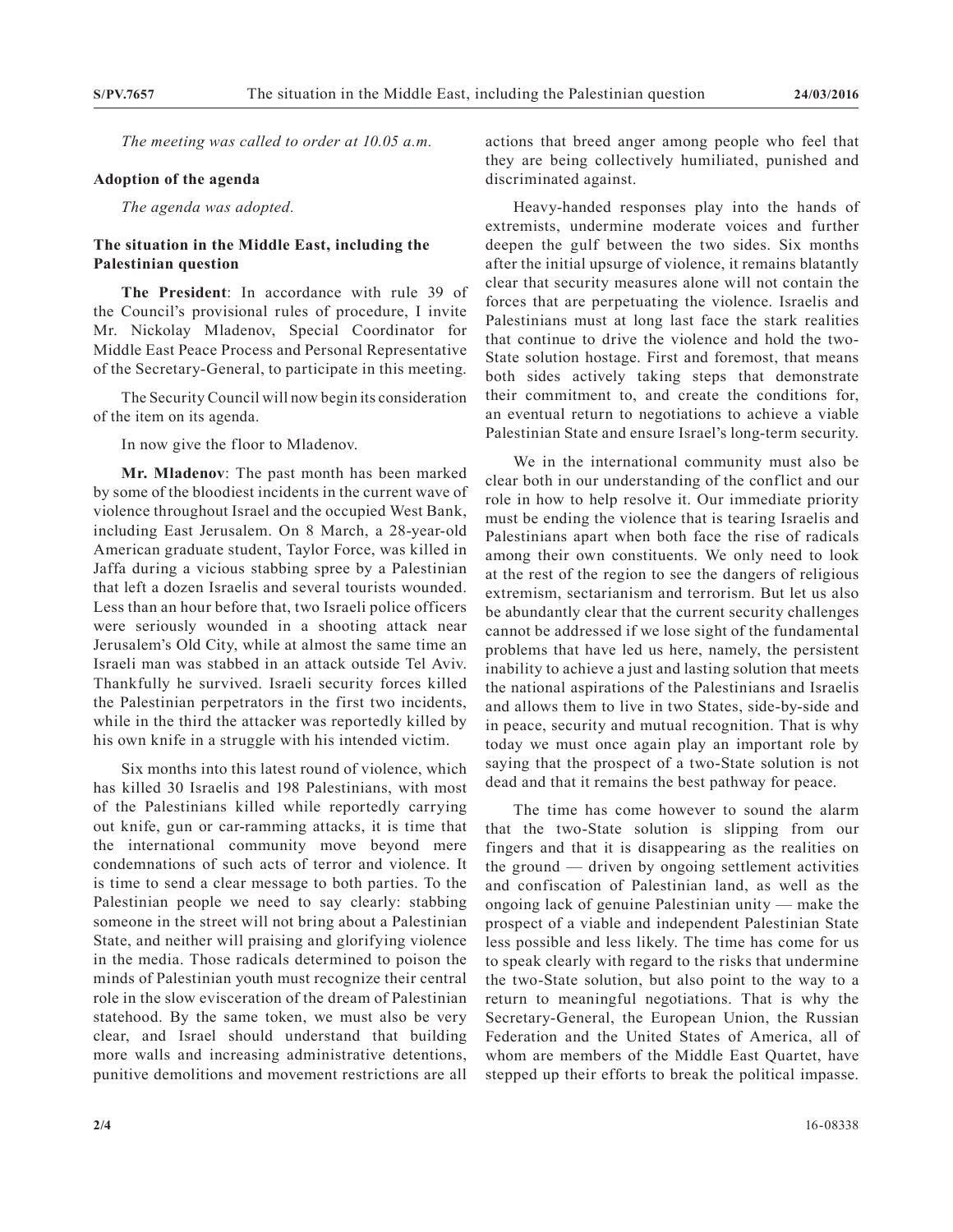The Quartet envoys have started their work on a report that will review the situation on the ground, identify the dangers facing a two-State solution and provide recommendations on the way forward. We remain seriously concerned that current trends — including continued acts of violence against civilians, incitement, ongoing settlement activity and the high rate of demolitions of Palestinian structures — are dangerously imperilling the viability of a two-State solution.

And yet while the international community explores avenues for constructive engagement, there are trends that raise questions about the commitment of the parties to seriously address the main challenges blocking progress towards peace.Israel's settlement enterprise continues, despite broad international condemnation. In a particularly troubling development, on 10 March, Israel classified 580 acres south of the city of Jericho, in the West Bank, as so called State land. The area includes the reported approval of 378 acres, which was widely condemned in January. That is evidence of an ongoing Israeli policy of systematic consolidation of its control of the occupied West Bank in direct contravention of international law. Since the early 1980s, Israeli authorities in the West Bank have adopted — based on a controversial interpretation of the Ottoman Land Code — a policy of declaring land that is not otherwise registered as private as State land. That has resulted in the State seizing control over certain areas where Palestinians claim ownership and has proved to be a precursor for settlement construction. Any such declaration, particularly of a large scale, raises justified concerns over further settlement expansion. Settlements are illegal under international law, and I urge Israel to halt and reverse such decisions.

The demolition and confiscation of Palestinian structures across the West Bank has also surged in 2016, with 468 houses and other structures demolished since the beginning of the year. On 23 March, Israeli authorities demolished 53 structures in Khirbet Tana, including 22 homes, the third demolition this year in that community because Israel has declared the area a firing zone. The total number of structures demolished or confiscated in the first 12 weeks of 2016 has now reached 85 per cent of the total number demolished or confiscated for all of 2015. As Palestinians are consistently denied permits to build legally, residents in the affected areas are left with few options but to build without permits, leaving them in constant fear of their homes and livelihoods being destroyed. I urge Israel to

respect international humanitarian law and cease such unfair and unjust planning processes in the West Bank.

Allow me to turn briefly to political developments on the Palestinian front. Achieving genuine Palestinian unity on the basis of non-violence, democracy and the Palestine Liberation Organization (PLO) principles would constitute a crucial building block for the foundation of a Palestinian State. The formation of a national unity Government that abides by the PLO programme and the holding of long-overdue elections are important elements of that process. Sadly, we are nowhere near that goal, since recent discussions between Palestinian factions in Qatar have yet to yield any agreement. I strongly encourage the factions not to squander this important opportunity to reach a consensus that can enable the advancement of longterm Palestinian national goals as well as near-term fiscal and development goals for the Palestinian people.

I take this opportunity to welcome the suspension, on 12 March, of the month-long Palestinian teachers' strike, following President Abbas's commitment to fully implementing a 2013 trade union deal that gives them a 10 per cent salary increase. I also note that, on 10 March, a Fatah member of the Palestine Legislative Committee ended her 18-day sit-in at the Parliament building after the Attorney General cancelled an arrest order against her that had been issued after she had raised allegations of corruption. Such allegations must be duly investigated.

Turning to Gaza, the security situation remains volatile, as a number of factors continue to produce a highly combustible environment. Despite a relative pause over the past month, the past weeks saw five rockets fired from Gaza to Israel. In response, on 12 March, Israel conducted four air strikes, in which two Palestinian children, Israa and Yassin Abu Khusa, were tragically killed. Such incidents point to the fragile nature of the current ceasefire. I call on all the Palestinian factions in Gaza to uphold the current ceasefire, which is vital to the Strip's recovery.

The Reconstruction Mechanism continues to enable the purchase of materials for rebuilding and doing critical repairs to homes in Gaza that were damaged or destroyed in 2014. Unfortunately, the reconstruction of homes that were completely destroyed continues to be painfully slow, largely due to the slow disbursement of donor pledges. I strongly encourage all Member States that have not done so to make their disbursements